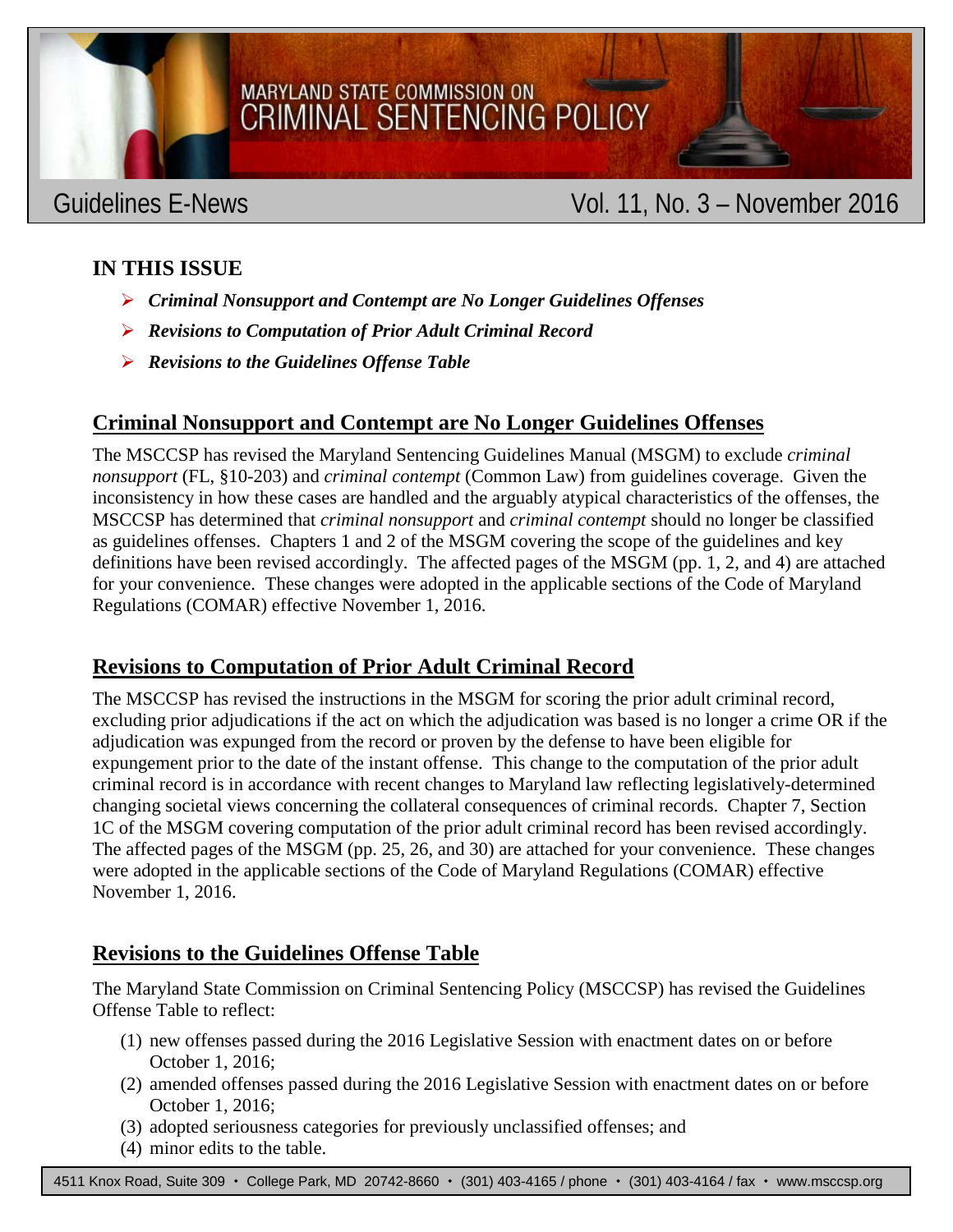These changes were adopted in the Code of Maryland Regulations (COMAR) **effective November 1, 2016**. They are summarized briefly below. A print friendly version of the updated Guidelines Offense Table (Appendix A of the Maryland Sentencing Guidelines Manual) is available on the MSCCSP website at: [www.msccsp.org/Files/Guidelines/offensetable.pdf.](http://www.msccsp.org/Files/Guidelines/offensetable.pdf) This file is searchable by key word, CJIS Code, Source, etc. Please discard any prior versions of the Guidelines Offense Table, as information in prior versions may no longer be accurate.

| Legislation                        | <b>Offense</b>                                                                                                                                                               | <b>Statute</b>                                                 | <b>Statutory</b><br><b>Maximum</b> | <b>Adopted</b><br><b>Seriousness</b><br>Category |
|------------------------------------|------------------------------------------------------------------------------------------------------------------------------------------------------------------------------|----------------------------------------------------------------|------------------------------------|--------------------------------------------------|
| Chapters 517/518<br>SB 160/HB 157  | <b>Assault and Other Bodily Woundings</b><br>Cause a life threatening injury by motor<br>vehicle or vessel while under the influence of<br>alcohol, subsequent               | $CR, §3-211(c)(3)(ii)$                                         | 5Y                                 | V                                                |
| Chapters 517/518<br>SB 160/HB 157  | <b>Assault and Other Bodily Woundings</b><br>Cause a life threatening injury by motor<br>vehicle or vessel while impaired by alcohol,<br>subsequent                          | $CR, §3-211(d)(3)(ii)$                                         | $5{\rm Y}$                         | V                                                |
| Chapters 517/518<br>SB 160/HB 157  | <b>Assault and Other Bodily Woundings</b><br>Cause a life threatening injury by motor<br>vehicle or vessel while impaired by drugs,<br>subsequent                            | $CR, §3-211(e)(3)(ii)$                                         | 5Y                                 | V                                                |
| Chapters 517/518<br>SB 160/HB 157  | <b>Assault and Other Bodily Woundings</b><br>Cause a life threatening injury by motor<br>vehicle or vessel while impaired by a<br>controlled dangerous substance, subsequent | $CR, §3-211(f)(4)(ii)$                                         | $5{\rm Y}$                         | V                                                |
| Chapters 517/518<br>SB 160/HB 157  | <b>Manslaughter and Related Crimes</b><br>Manslaughter-by vehicle or vessel,<br>subsequent                                                                                   | $CR, §2-209(d)(2)$                                             | 15Y                                | III                                              |
| Chapters 517/518<br>SB 160/HB 157  | <b>Manslaughter and Related Crimes</b><br>Criminally negligent manslaughter by vehicle<br>or vessel, subsequent                                                              | $CR, §2-210(f)(2)$                                             | 5Y                                 | V                                                |
| Chapters 517/518<br>SB 160/HB 157  | <b>Manslaughter and Related Crimes</b><br>Negligent homicide by vehicle or vessel while<br>under the influence of alcohol, subsequent                                        | $CR, §2-503(c)(2)$                                             | 10Y                                | IV                                               |
| Chapters 517/518<br>SB 160/HB 157  | <b>Manslaughter and Related Crimes</b><br>Negligent homicide by vehicle or vessel while<br>impaired by alcohol, drugs, or CDS,<br>subsequent                                 | $CR, §2-504(c)(2)$<br>$CR, §2-505(c)(2)$<br>$CR, §2-506(c)(2)$ | 5Y                                 | $\mathbf V$                                      |
| Chapters 456/457<br>SB 969/HB 1236 | <b>Motor Vehicle Offense</b><br>Knowingly sell, offer, install, reinstall,<br>import, misrepresent, etc., a counterfeit,<br>nonfunctional, or no airbag                      | TR, §22-419                                                    | $5{\rm Y}$                         | VI                                               |
| Chapter 478<br><b>HB</b> 188       | <b>Surveillance and Other Crimes Against</b><br>Privacy<br>Unauthorized disclosure of information<br>obtained or generated by examining licensed<br>persons, etc.            | $FI, §2-117$                                                   | 2Y                                 | VI                                               |

#### New Offenses, 2016 Legislative Session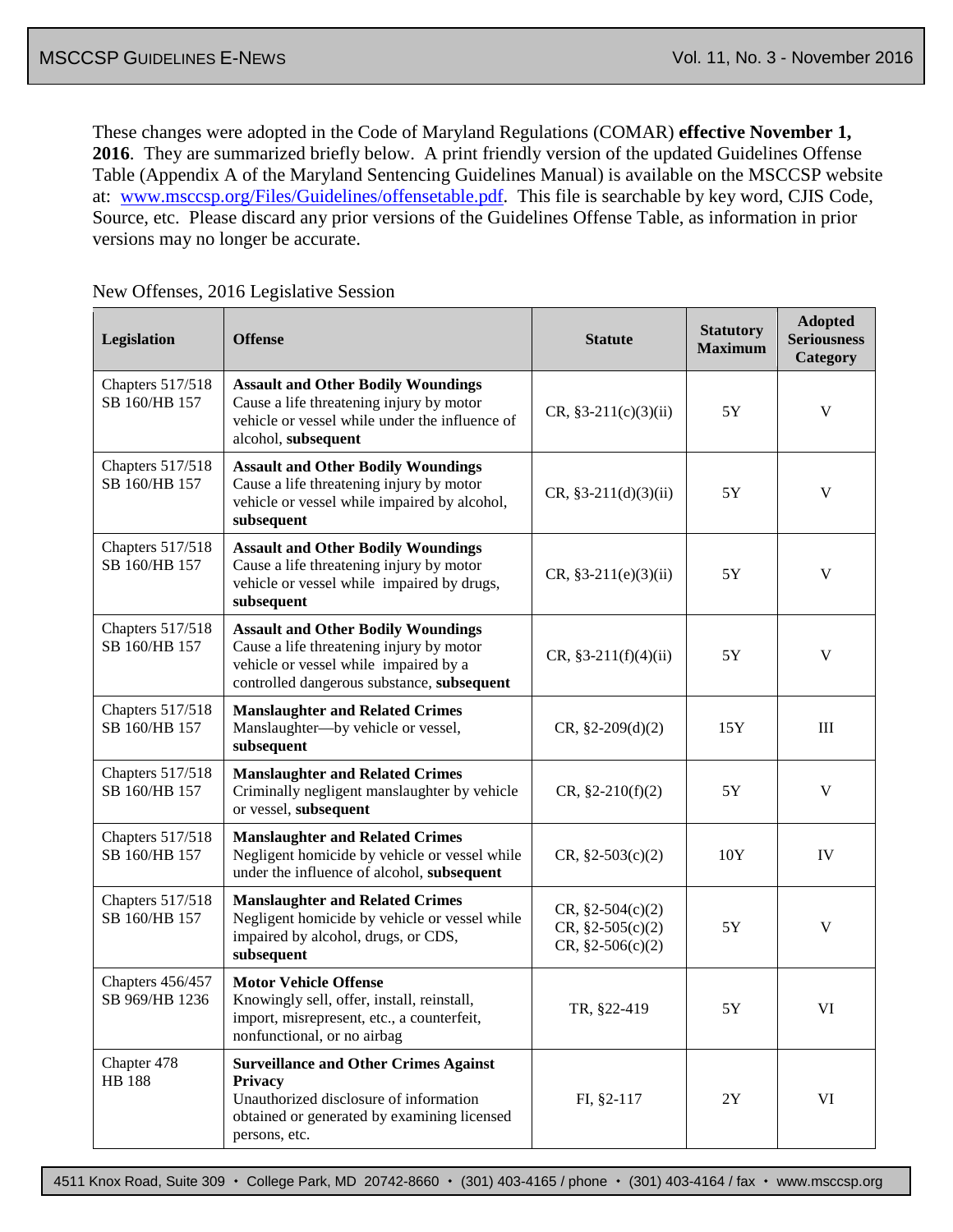#### New Offenses, 2016 Legislative Session *(continued)*

| Legislation           | <b>Offense</b>                                                                                                                                                                                 | <b>Statute</b> | <b>Statutory</b><br><b>Maximum</b> | <b>Adopted</b><br><b>Seriousness</b><br><b>Category</b> |
|-----------------------|------------------------------------------------------------------------------------------------------------------------------------------------------------------------------------------------|----------------|------------------------------------|---------------------------------------------------------|
| Chapter 478<br>HB 188 | <b>Surveillance and Other Crimes Against</b><br><b>Privacy</b><br>Unauthorized disclosure of information<br>obtained or generated by examining banking<br>institutions and credit unions, etc. | $FI, §2-117.1$ | 2Y                                 | VI                                                      |

#### Amended Offenses with Changes to the Incarceration Penalty, 2016 Legislative Session

| Legislation                         | <b>Offense</b>                                                                                                                                           | <b>Statute</b> | <b>Prior</b><br>Stat. Max. /<br><b>Seriousness</b><br>Category | <b>New</b><br>Stat. Max./<br><b>Seriousness</b><br>Category |
|-------------------------------------|----------------------------------------------------------------------------------------------------------------------------------------------------------|----------------|----------------------------------------------------------------|-------------------------------------------------------------|
| Chapters $199/200$<br>SB 393/HB 490 | <b>Fraud, Miscellaneous</b><br>Violate certain provisions of Health<br>Occupations Article, Title 8 (Nurses),<br>Subtitle 7 (Prohibited Acts; Penalties) | HO, §8-710     | 1Y/VII                                                         | 5Y/VI                                                       |

#### Adopted Seriousness Categories for Previously Unclassified Offenses

| <b>Offense</b>                                                                                                                     | <b>Statute</b>         | <b>Statutory</b><br><b>Maximum</b> | <b>Offense</b><br><b>Type</b> | <b>Adopted</b><br><b>Seriousness</b><br>Category |
|------------------------------------------------------------------------------------------------------------------------------------|------------------------|------------------------------------|-------------------------------|--------------------------------------------------|
| <b>Boating Offenses</b><br>Operate a vessel while under the influence of<br>alcohol, 1 <sup>st</sup> offense                       | NR, $§8-738(e)(1)(i)$  | 1Y                                 | Person                        | <b>VII</b>                                       |
| <b>Boating Offenses</b><br>Operate a vessel while under the influence of<br>alcohol, 2 <sup>nd</sup> offense                       | NR, $§8-738(e)(1)(ii)$ | 2Y                                 | Person                        | VI                                               |
| <b>Boating Offenses</b><br>Operate a vessel while under the influence of<br>alcohol, 3 <sup>rd</sup> or subsequent offense         | NR, §8-738(e)(1)(iii)  | 3Y                                 | Person                        | V                                                |
| <b>Election Offenses</b><br>Voter registration offenses                                                                            | EL, §16-101            | 5Y                                 | Property                      | <b>VII</b>                                       |
| <b>Election Offenses</b><br>Neglect of official duties by election official<br>or official of political party                      | EL, §16-301            | 3Y                                 | Property                      | <b>VII</b>                                       |
| <b>Election Offenses</b><br>Tampering with voting equipment                                                                        | EL, §16-802            | 3Y                                 | Property                      | VI                                               |
| <b>Election Offenses</b><br>Removal or destruction of equipment or<br>supplies                                                     | EL, §16-803            | 3Y                                 | Property                      | VI                                               |
| <b>Election Offenses</b><br>Falsely or fraudulently making, defacing, or<br>destroying a certificate of candidacy or<br>nomination | EL, §16-901            | 3Y                                 | Property                      | VI                                               |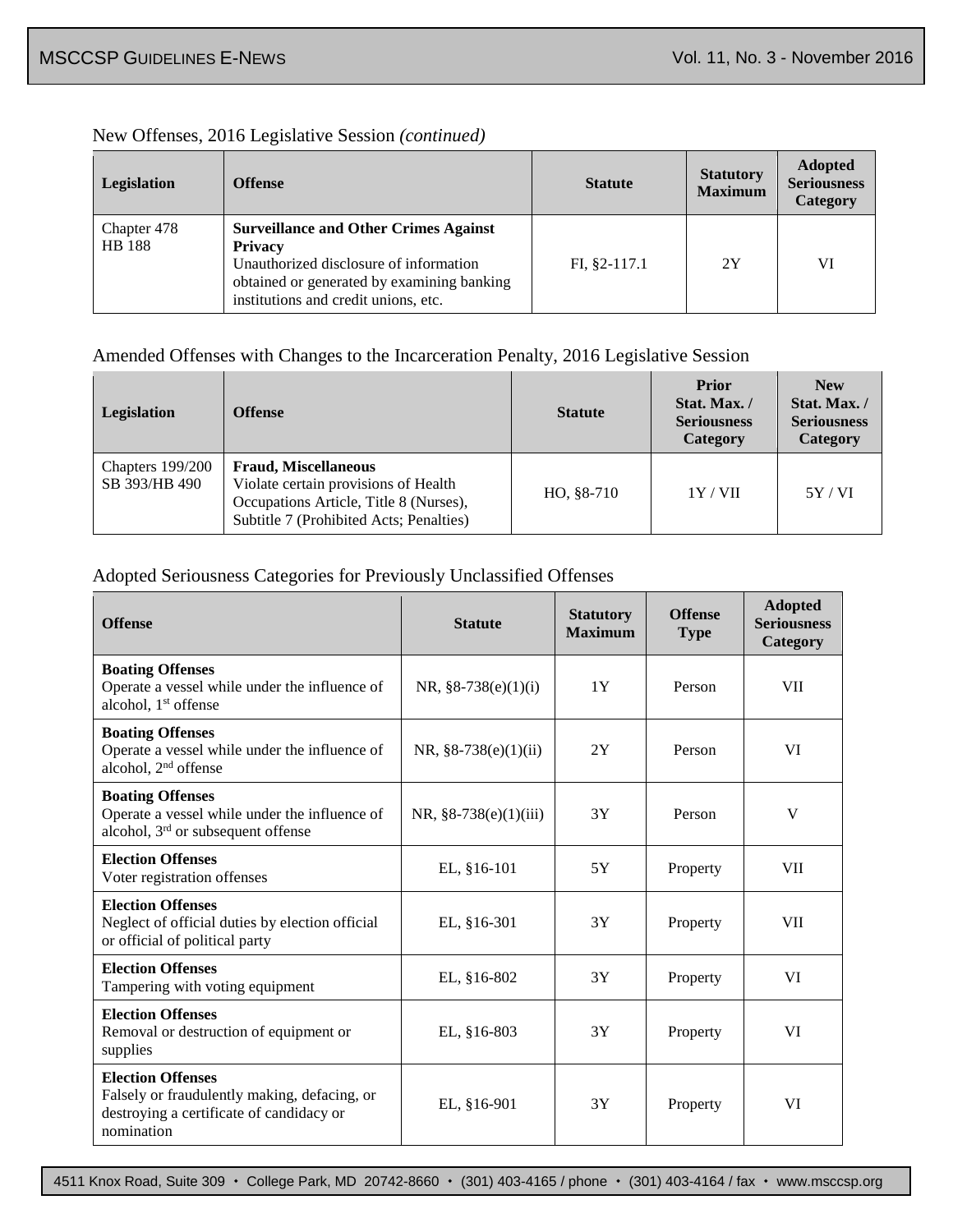#### Adopted Seriousness Categories for Previously Unclassified Offenses *(continued)*

| <b>Offense</b>                                                                                                               | <b>Statute</b> | <b>Statutory</b><br><b>Maximum</b> | <b>Offense</b><br><b>Type</b> | <b>Adopted</b><br><b>Seriousness</b><br>Category |
|------------------------------------------------------------------------------------------------------------------------------|----------------|------------------------------------|-------------------------------|--------------------------------------------------|
| <b>Election Offenses</b><br>Unlawful actions by an election judge                                                            | EL, $§16-303$  | 2Y                                 | Property                      | VII                                              |
| <b>Election Offenses</b><br>Violate any provision of Election Law Article,<br>Title 9 (Voting), Subtitle 3 (Absentee Voting) | EL, $\S9-312$  | 2Y                                 | Property                      | VII                                              |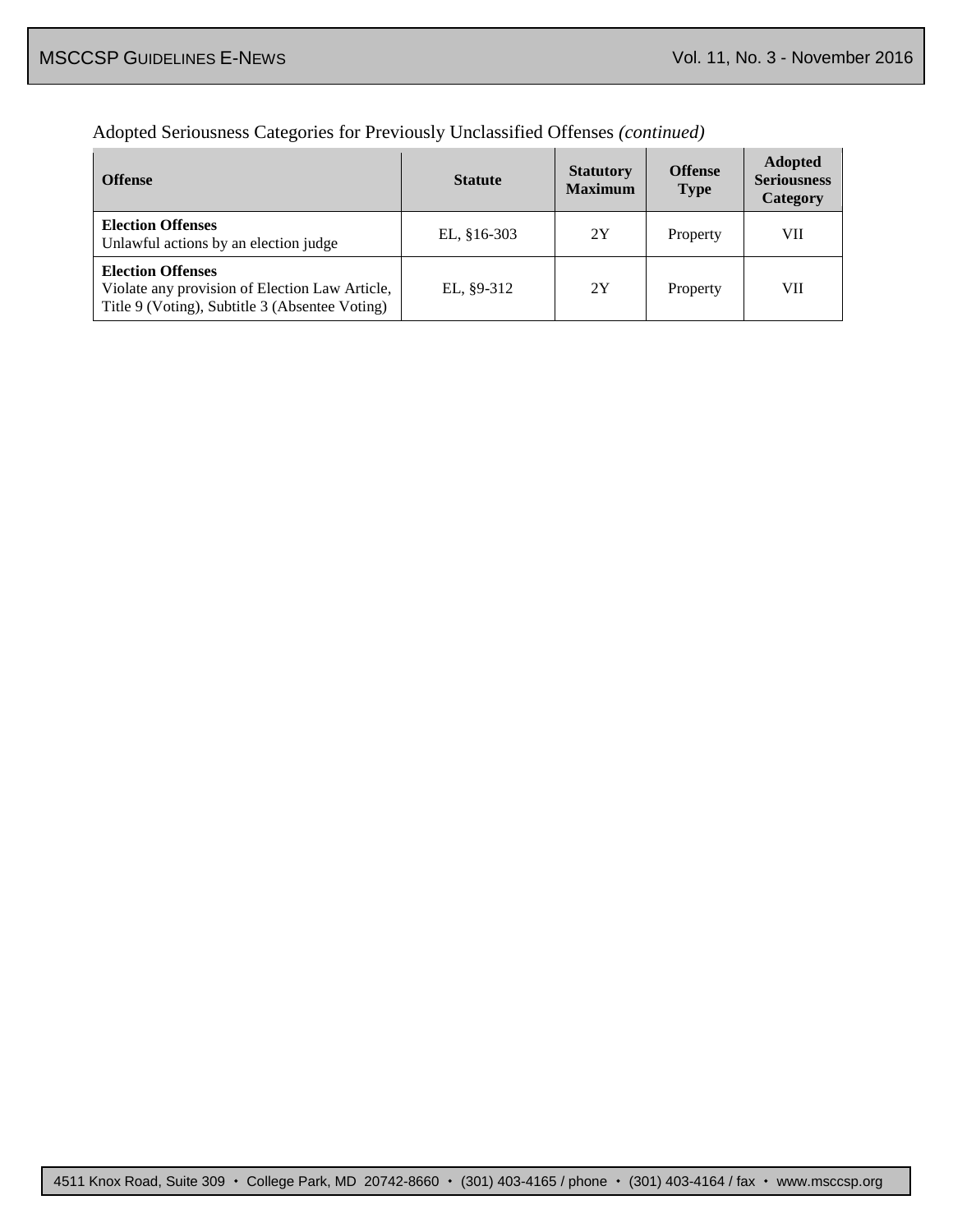# Chapter **1**

## Scope

The Maryland sentencing guidelines apply to criminal cases prosecuted in a Circuit Court. The following sentencing matters handled by judges in a Circuit Court are excluded from guidelines coverage:

- Prayers for jury trial from District Court, UNLESS a pre-sentence investigation (PSI) is ordered;
- Appeals from District Court, UNLESS a PSI is ordered;
- Crimes that carry no possible penalty of incarceration;
- Public local laws and municipal ordinances;
- Sentencing hearings in response to a violation of probation; and
- Criminal nonsupport and criminal contempt.

For additional details pertaining to sentencing guidelines coverage, see Figure 1-1 on the next page.

Pursuant to Criminal Procedure Article (CP), §6-211(b), Annotated Code of Maryland, the sentencing guidelines are voluntary and may not be construed to require a court to sentence a defendant as prescribed by the guidelines.

A list of many Maryland criminal offenses and their corresponding seriousness categories appear in Appendix A. If an offense is not listed in Appendix A and the offense has a maximum penalty of one year or less, the offense should be identified as a seriousness category VII offense. If an offense is not listed in Appendix A and the maximum penalty is greater than one year, the individual completing the worksheet should use the seriousness category for the closest analogous offense and the sentencing judge and the parties should be notified.

Please note that the Maryland Sentencing Guidelines Manual (MSGM) is not law and it is provided for illustrative purposes only. The guidelines are codified in Title 14, Independent Agencies, Subtitle 22, Commission on Criminal Sentencing Policy in the Code of Maryland Regulations (COMAR). If there is any dispute or question regarding the content contained in the MSGM, the user should review the specific language under COMAR for clarification.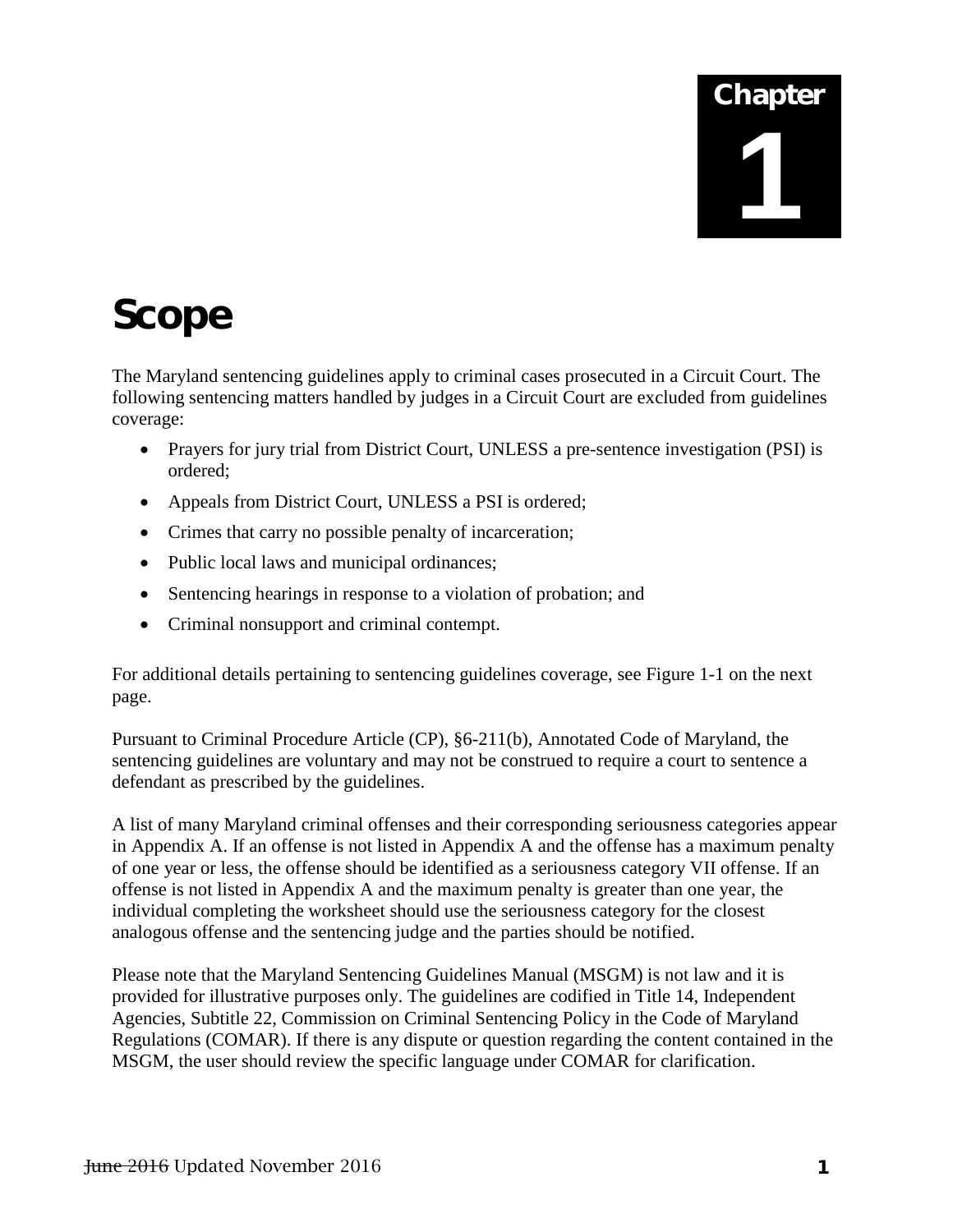COMAR is provided for online viewing by the State of Maryland, Division of State Documents at www.dsd.state.md.us and by the Commission at www.msccsp.org/About/COMAR.

For further information on the MSCCSP, including the most recent changes to the sentencing guidelines and to the MSGM, please visit the Commission's website.

| <b>For Cases Originating in Circuit Court</b>                                                                                                                                                                                                                                                                                                                                                                                                                                                                                                                                                                                                                                                   |                                                                                                                                                                                                                                                                                                                                                                                                                                                                                                                                                                                                                                            |  |  |
|-------------------------------------------------------------------------------------------------------------------------------------------------------------------------------------------------------------------------------------------------------------------------------------------------------------------------------------------------------------------------------------------------------------------------------------------------------------------------------------------------------------------------------------------------------------------------------------------------------------------------------------------------------------------------------------------------|--------------------------------------------------------------------------------------------------------------------------------------------------------------------------------------------------------------------------------------------------------------------------------------------------------------------------------------------------------------------------------------------------------------------------------------------------------------------------------------------------------------------------------------------------------------------------------------------------------------------------------------------|--|--|
| <b>Sentencing Guidelines Worksheet Required</b><br><b>Sentencing Guidelines Worksheet Not Required</b>                                                                                                                                                                                                                                                                                                                                                                                                                                                                                                                                                                                          |                                                                                                                                                                                                                                                                                                                                                                                                                                                                                                                                                                                                                                            |  |  |
| Offenses originally prosecuted in Circuit<br>Court<br>All pleas, including American Bar Association<br>٠<br>(ABA) pleas, non-binding pleas, and pleas of<br>nolo contendere (no contest) by the offender<br>Sentences to probation before judgment (PBJ)<br>Initial sentences with a condition of drug court<br>or an inpatient commitment under Health<br>General Article, Title 8, Subtitle 5, Annotated<br>Code of Maryland<br>Reconsiderations for a Crime of Violence (as<br>defined in Criminal Law Article, §14-101,<br>Annotated Code of Maryland) if there is an<br>adjustment to the active sentence<br>Three-judge panel reviews if there is an<br>adjustment to the active sentence | Violations of public local laws and municipal<br>٠<br>ordinances<br>Offenses that carry no possible penalty of<br>٠<br>incarceration<br>Criminal nonsupport and criminal contempt<br>Cases in which the offender was found not<br>criminally responsible (NCR)<br>Sentencing hearings in response to a violation of<br>probation<br>Reconsiderations for offenses other than a Crime<br>$\bullet$<br>of Violence<br>Reconsiderations for a Crime of Violence if there<br>$\bullet$<br>is <b>NOT</b> an adjustment to the active sentence<br>Three-judge panel reviews if there is NOT an<br>$\bullet$<br>adjustment to the active sentence |  |  |
| <b>For Cases Originating in District Court</b>                                                                                                                                                                                                                                                                                                                                                                                                                                                                                                                                                                                                                                                  |                                                                                                                                                                                                                                                                                                                                                                                                                                                                                                                                                                                                                                            |  |  |
| <b>Sentencing Guidelines Worksheet Required</b>                                                                                                                                                                                                                                                                                                                                                                                                                                                                                                                                                                                                                                                 | <b>Sentencing Guidelines Worksheet Not Required</b>                                                                                                                                                                                                                                                                                                                                                                                                                                                                                                                                                                                        |  |  |

|  | <b>Figure 1-1. Sentencing Guidelines Coverage.</b> |  |
|--|----------------------------------------------------|--|
|  |                                                    |  |

| For Cases Originating in District Court                                                                                                                   |                                                                                                                                      |  |  |
|-----------------------------------------------------------------------------------------------------------------------------------------------------------|--------------------------------------------------------------------------------------------------------------------------------------|--|--|
| <b>Sentencing Guidelines Worksheet Required</b>                                                                                                           | <b>Sentencing Guidelines Worksheet Not Required</b>                                                                                  |  |  |
| Prayers for a jury trial if a pre-sentence<br>$\bullet$<br>investigation (PSI) is ordered<br>Appeals from District Court if a PSI is ordered<br>$\bullet$ | Prayers for a jury trial if a PSI is NOT ordered<br>$\bullet$<br>Appeals from District Court if a PSI is NOT<br>$\bullet$<br>ordered |  |  |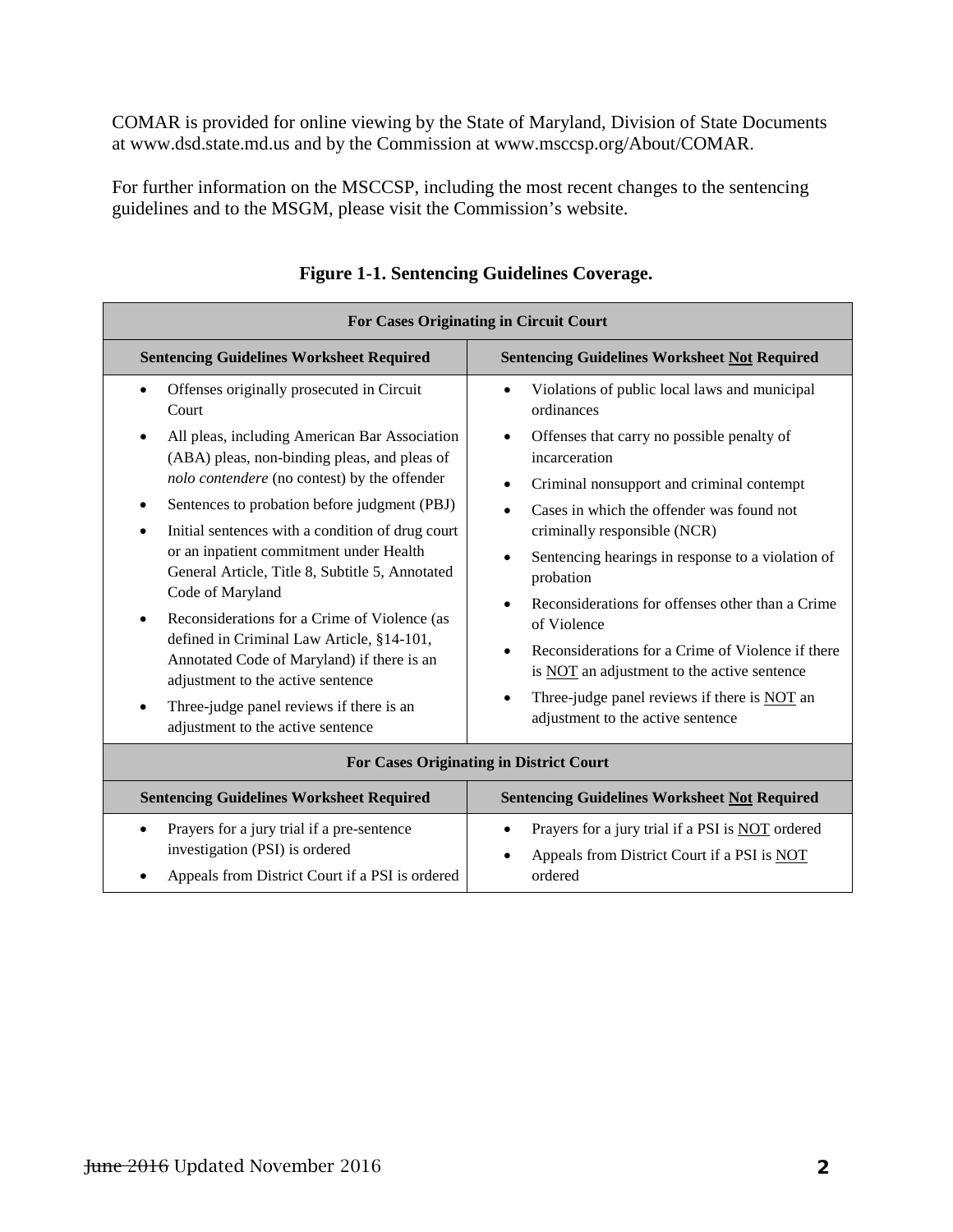| A judicially imposed sentence that falls outside of the<br>recommended sentencing guidelines range. Departure does not<br>include any sentence that complies with at least one of the<br>requirements that deem a sentence to be within the guidelines as<br>set forth in MSGM 13.6.                                                                     |
|----------------------------------------------------------------------------------------------------------------------------------------------------------------------------------------------------------------------------------------------------------------------------------------------------------------------------------------------------------|
| An offense involving controlled dangerous substances or<br>drug offense<br>paraphernalia.                                                                                                                                                                                                                                                                |
| For all offenses involving theft and related crimes under<br>Criminal Law Article (CR), Title 7, or fraud and related crimes<br>under CR, Title 8, Annotated Code of Maryland, economic loss<br>equals the amount of restitution ordered by a Circuit Court<br>judge or, if not ordered, the full amount of restitution that could<br>have been ordered. |
| Offense prosecuted in a Circuit Court.                                                                                                                                                                                                                                                                                                                   |
| Guidelines offenses <i>include</i> the following types of cases:                                                                                                                                                                                                                                                                                         |
| New trials; and                                                                                                                                                                                                                                                                                                                                          |
| Reconsiderations imposed on a defendant for a<br>crime of violence (as defined in CR, $§14-101$ ) and<br>reviews. $1$                                                                                                                                                                                                                                    |
|                                                                                                                                                                                                                                                                                                                                                          |

Guidelines offenses *do not* include the following types of cases:

- Prayers for jury trial from District Court, UNLESS a PSI is ordered;
- Appeals from District Court, UNLESS a PSI is ordered;
- Offenses that carry no possible penalty of incarceration;
- Public local laws and municipal ordinances;
- Sentencing hearings in response to a violation of probation; and
- *Criminal nonsupport* and *criminal contempt*.
- **guidelines range** The recommended sentencing range for offenders who fall within a particular cell of the person, drug, and property offense sentencing matrices. The adjusted guidelines range refers to the range after adjusting for matters such as statutory maximums and mandatory minimums.
	- **judge** The trial judge who imposes or alters a sentence or a panel of trial judges who alter a sentence.

<span id="page-6-0"></span><sup>&</sup>lt;sup>1</sup> A sentencing guidelines worksheet should be completed for reconsiderations imposed on a defendant for a crime of violence (as defined in CR, §14-101) and reviews if an adjustment was made to the active, original sentence.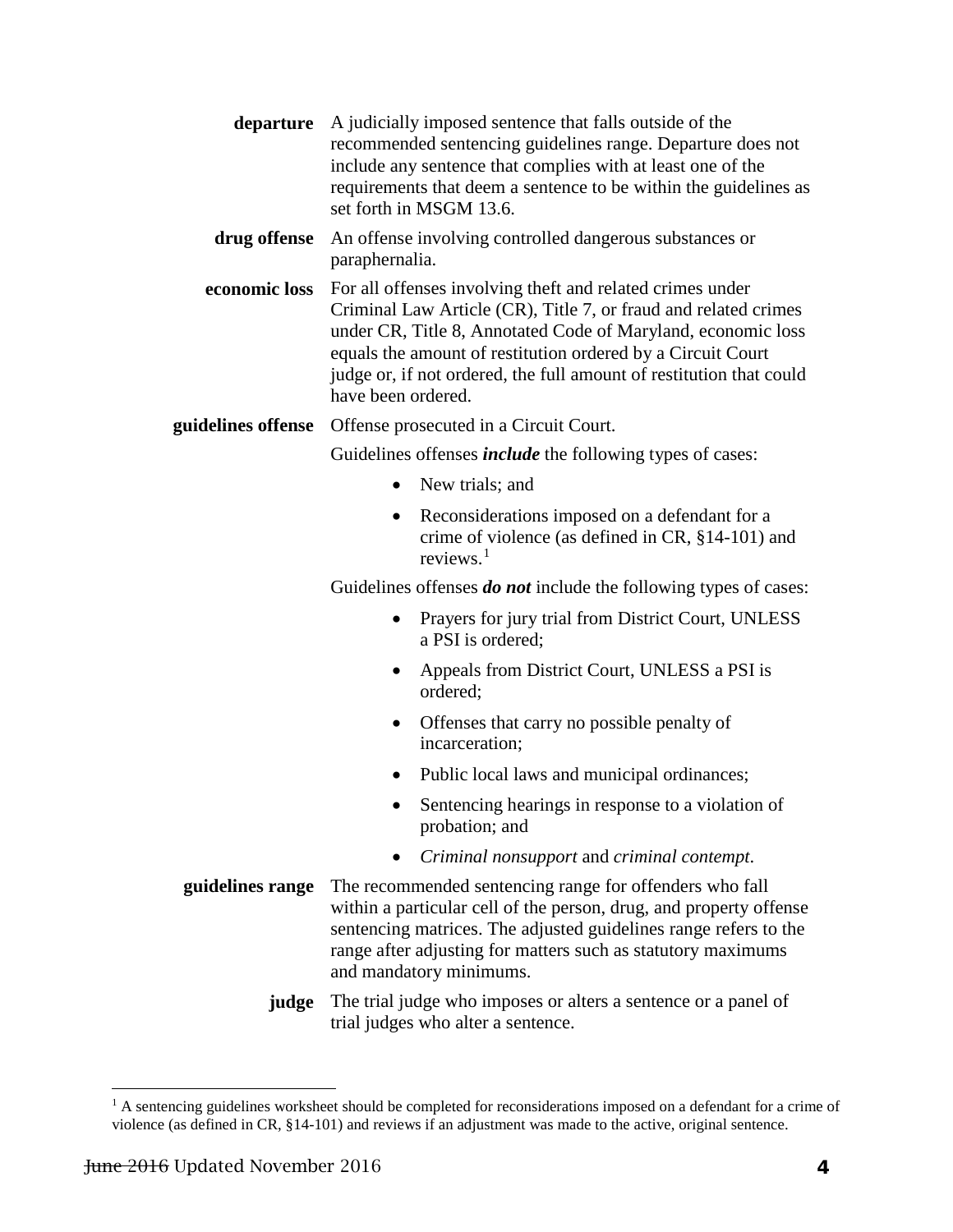#### C. Prior Adult Criminal Record

Except as noted in this paragraph below, the prior adult criminal record includes all adjudications preceding the current sentencing event, whether the offense was committed before, during, or after the instant offense(s). The prior adult criminal record shall not include:

- i. adjudications that were expunged from the record or proven by the defense to have been eligible for expungement as a matter of right prior to the date of offense pursuant to Subtitle 1 (Expungement of Police and Court Records) of Title 10 (Criminal Records) of the Criminal Procedure Article, Annotated Code of Maryland;
- ii. violations of public local laws, municipal infractions, contempt, criminal nonsupport;
- iii. marijuana possession or marijuana paraphernalia possession adjudications that qualify for a non-incarceration penalty due to evidence of medical necessity;
- iv. adjudications based on acts that are no longer crimes; or
- v. non-incarcerable traffic offenses.

#### **1. Criteria**

If a Maryland offense has not been assigned a seriousness category and the offense has a maximum penalty of one year or less, the offense should be assigned a seriousness category of VII.

If a Maryland offense has not been assigned a seriousness category (and the offense has a maximum penalty of more than one year) or has been repealed from the Annotated Code of Maryland, but the act on which the repealed offense is based is still a crime, the individual completing the worksheet shall use the closest analogous offense and the sentencing judge and the parties shall be notified.

The sentencing guidelines and sentencing guidelines offense table in effect at the time of the instant sentencing shall be used to determine the correct seriousness category for each adjudication included in the calculation of the prior adult criminal record.

It is appropriate to use the sentencing guidelines and offense table in effect at the time of the instant sentencing to assign seriousness categories for previously convicted offenses because the calculation of the prior adult record is not a new sanction for a previously convicted offense but rather a single metric used to suggest an appropriate sentence in the instant offense.

To determine whether a defendant's prior adjudications of guilt constitute a Minor, Moderate, or Major adult criminal record, the person completing the worksheet shall count the number of prior adjudications of guilt according to their seriousness categories. If multiple prior convictions relate to a single criminal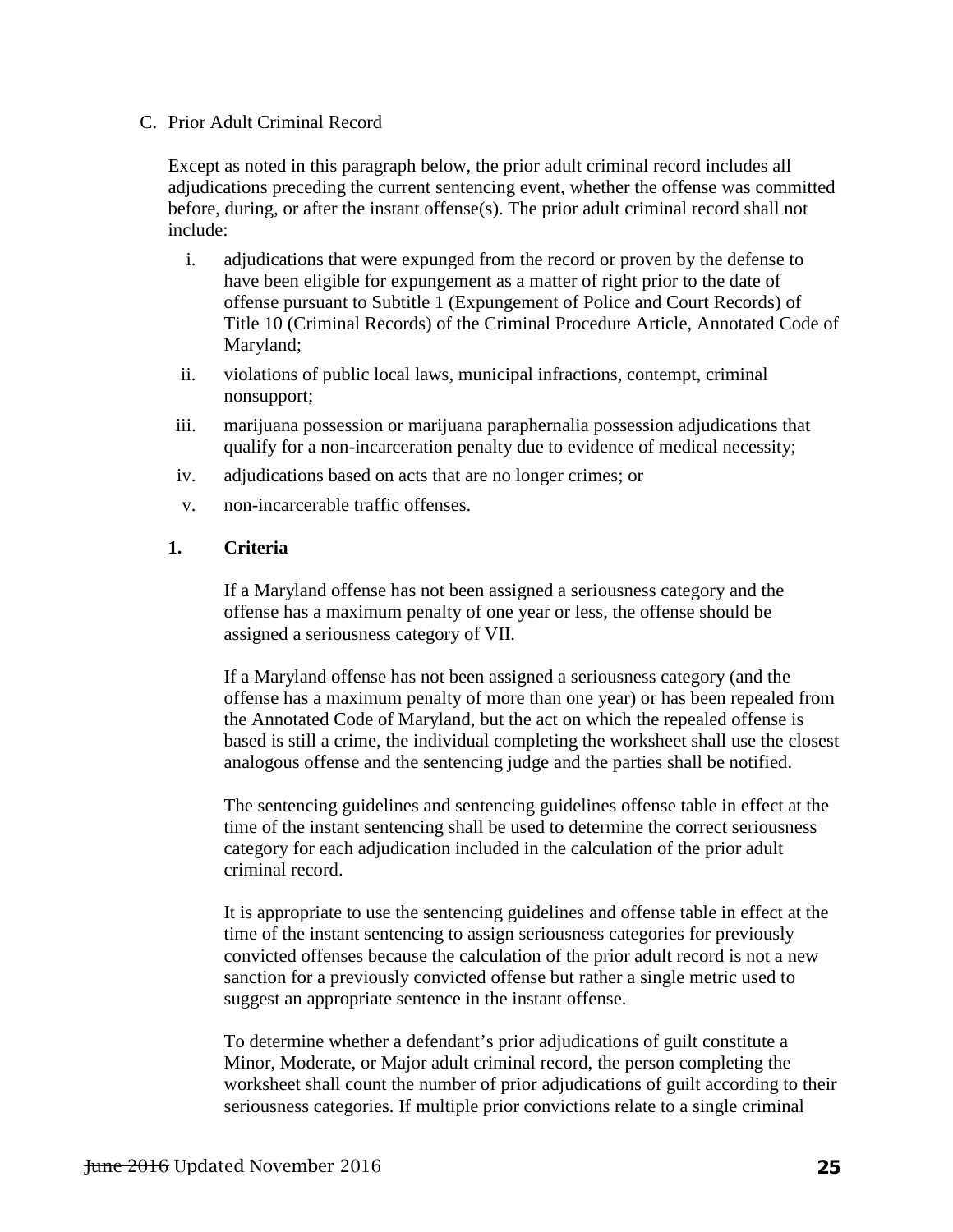event, the individual completing the worksheet shall score only the offense with the highest seriousness category. The Criteria for Prior Record Worksheet, found in Figure 7-2, can be used to help with the tabulation.

Once the prior adjudications are categorized by their seriousness categories, the number of adjudications in the most serious category of offenses shall be identified. Locate that number and the seriousness category in Table 7-2 or Figure 7-1 and, applying the other less serious prior adjudications, determine whether the prior record is Minor, Moderate, or Major. If the defendant has no prior adult criminal record, the individual completing the worksheet shall assign a score of 0. If the defendant has a Minor adult criminal record, the individual completing the worksheet shall assign a score of 1. If the defendant has a Moderate criminal record, the individual completing the worksheet shall assign a score of 3. If the defendant has a Major criminal record, the individual completing the worksheet shall assign a score of 5.